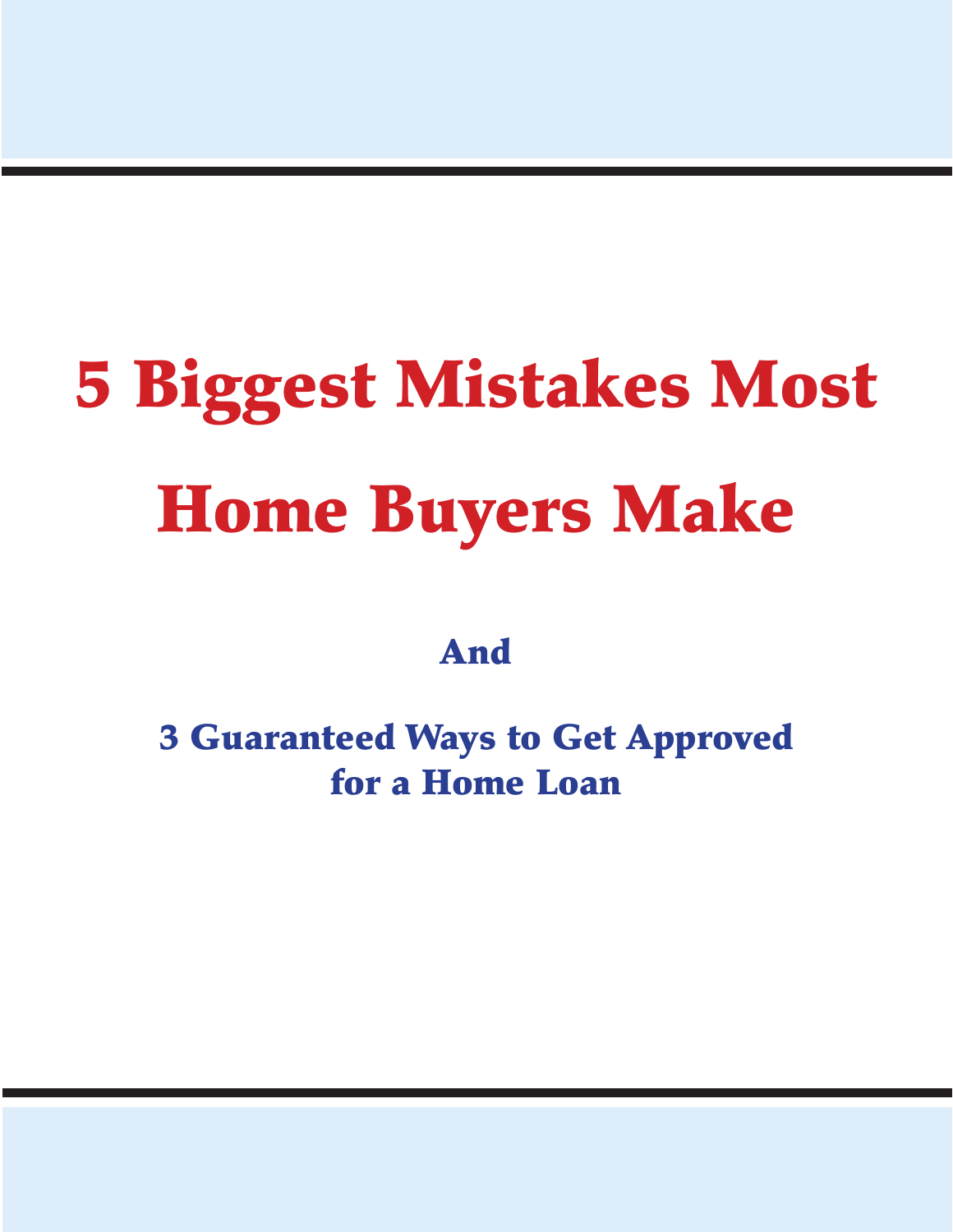# *This Complementary Special Report was prepared by:*

Paul Ritter 866 204-1022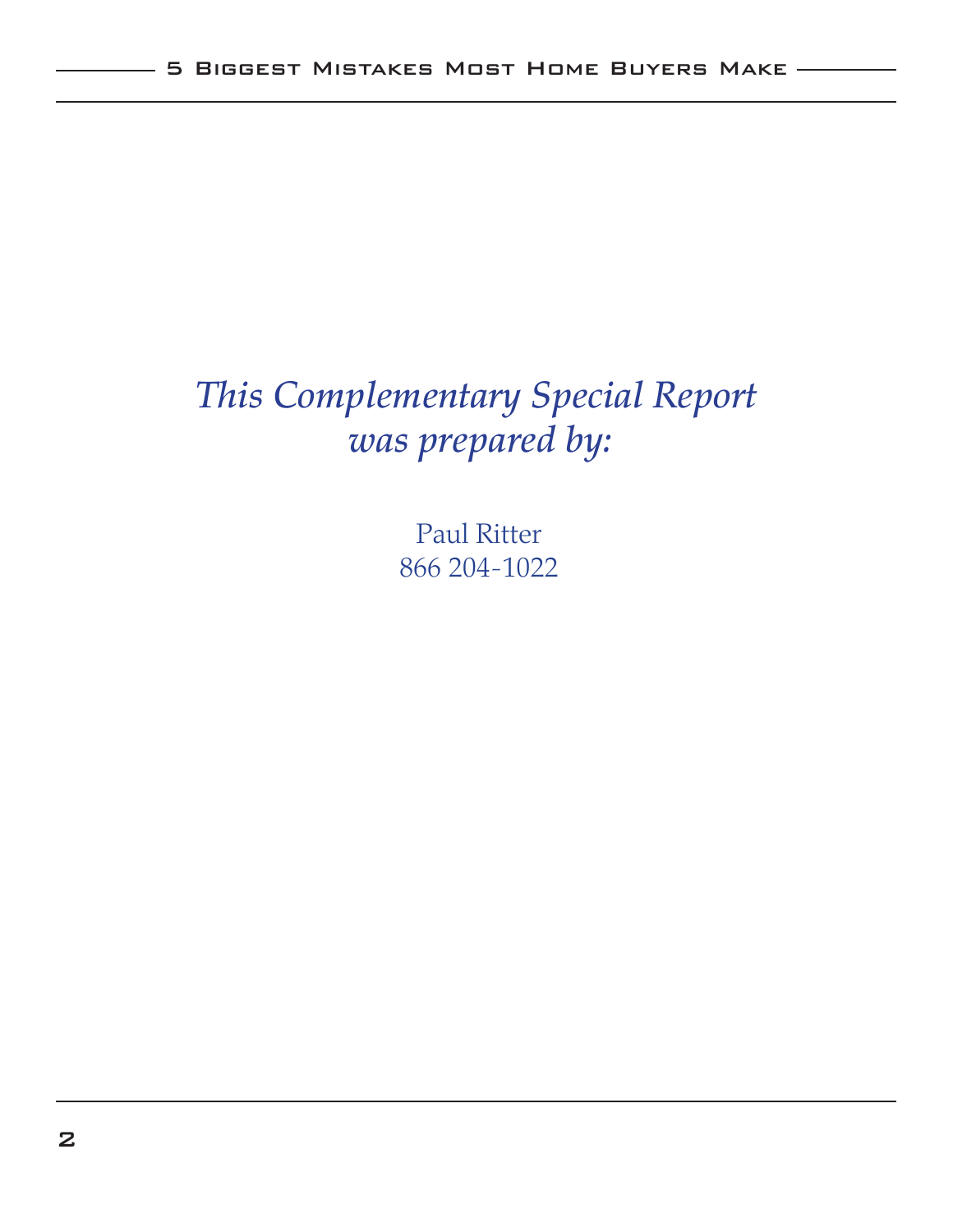# *5 Biggest Mistake Home Buyers Make*

Purchasing a home is an exciting experience. At the same time it can be a little scary if you don't know what to expect.

Many potential home buyers apply each year for a home loan to live the American dream. Unfortunately many of them are denied for their loans due to common avoidable mistakes.

This Special Report has been prepared for you to outline the 5 biggest mistakes home buyers make and how you can avoid them.

You will also learn 3 guaranteed ways you can apply and be APPROVED for your home loan. This special report will provide you the information you need to insure your loan application process goes smoothly and that you are approved for your new home.

To get started we will take a look at the 5 biggest mistakes that most home buyers make.

## *5 Biggest Mistake Home Buyers Make*

#### Mistake #1 *Applying for a Home Loan with Unresolved Credit Issues*

Many borrowers apply for home loans each year knowing they have credit problems. In most of these cases the consumers were victims of a broken credit system.

Usually one event happens which causes the consumer to go late on some payments. The credit then becomes damaged, and the credit quality starts progressively getting worse.



Eventually the consumer cannot apply and be approved for new credit due to the resulting credit damage. In this case most borrowers do nothing. They simply wait for the credit to get better which never happens.

As the negative items sit and fester on the credit report, the credit scores continue to decrease. With no improvement and no new credit being added, the credit scores will then stay low or go lower through time.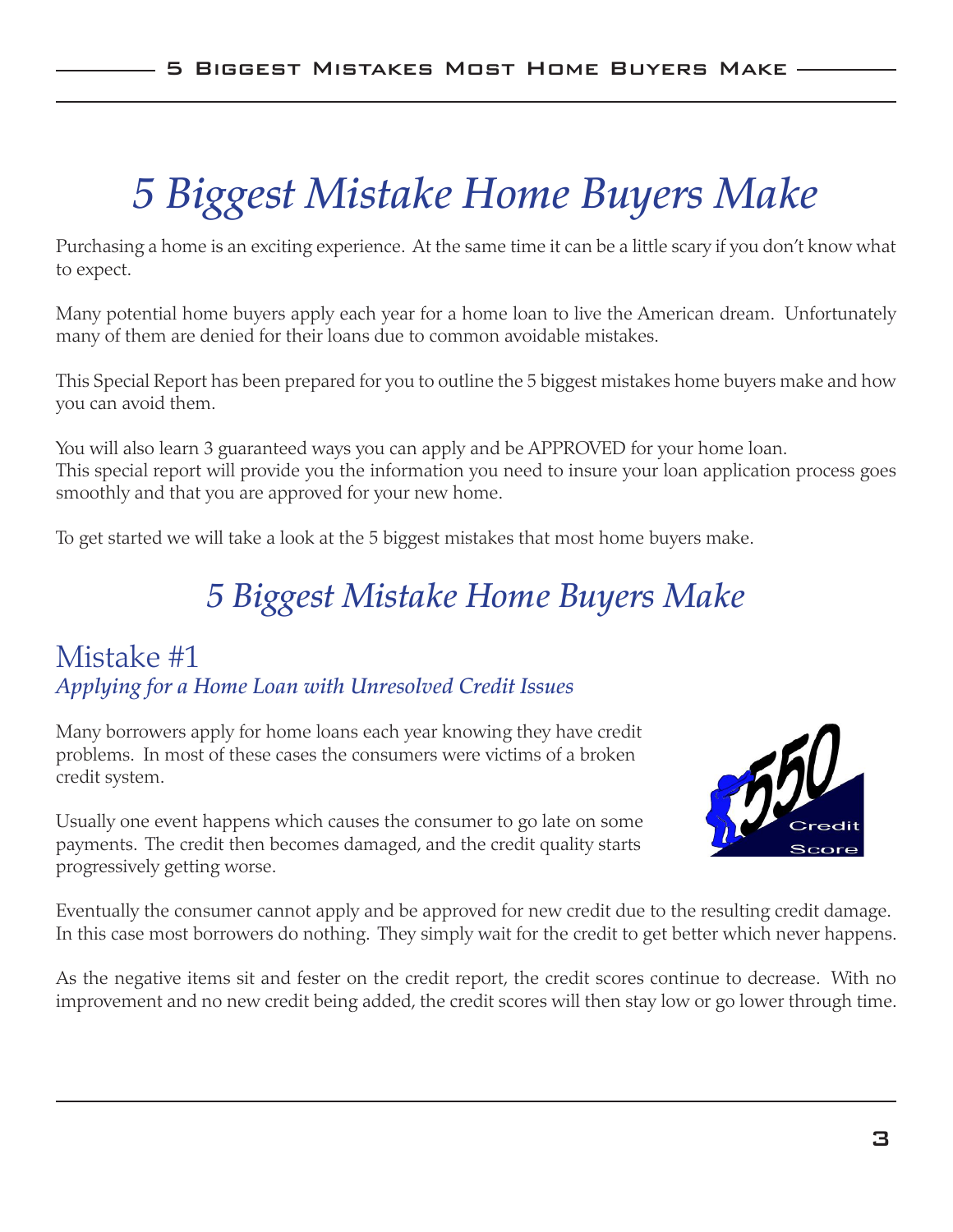When this happens, the credit quality is so bad that the borrower will quickly be declined for a home loan and most other type of loans they will apply for.

Don't make this mistake. Credit does NOT fix itself, and if you have only older negative accounts on your credit you will more than likely be denied a home loan if you apply.

Focus on repairing some of these issues before you apply.

The only way to repair these issues is to focus on deleting negative accounts while adding positive accounts in their place.

Following these steps will dramatically improve your credit profile and increase your credit scores so you will qualify.

#### Mistake #2 *Paying of Collections to Increase the Credit Scores*

Most consumers believe that by paying off collections they are improving their credit scores.

Collection companies commonly miss-inform consumers this will help their credit. Many mortgage brokers also tell customers to pay off collections and then come back and "maybe" you will qualify.

Many home buyers try to pay off all their collections before applying for a new home loan so they will be approved.

In reality paying off collections does NOT help credit scores. Once an account goes into collections it is listed as a "9" status which designates a charge-off.

If you pay a collection the status still stays a "9" collection status. The balance reports as 0, but the collection status and damage still remains.

Your credit score is a number which reflects your risk of defaulting on accounts in the future.

When you have an account which goes to collection, you have shown the greatest risk of default on that account.

Paying the account after collection will not reduce your risk of default, so your scores stay low even if the collection is paid off.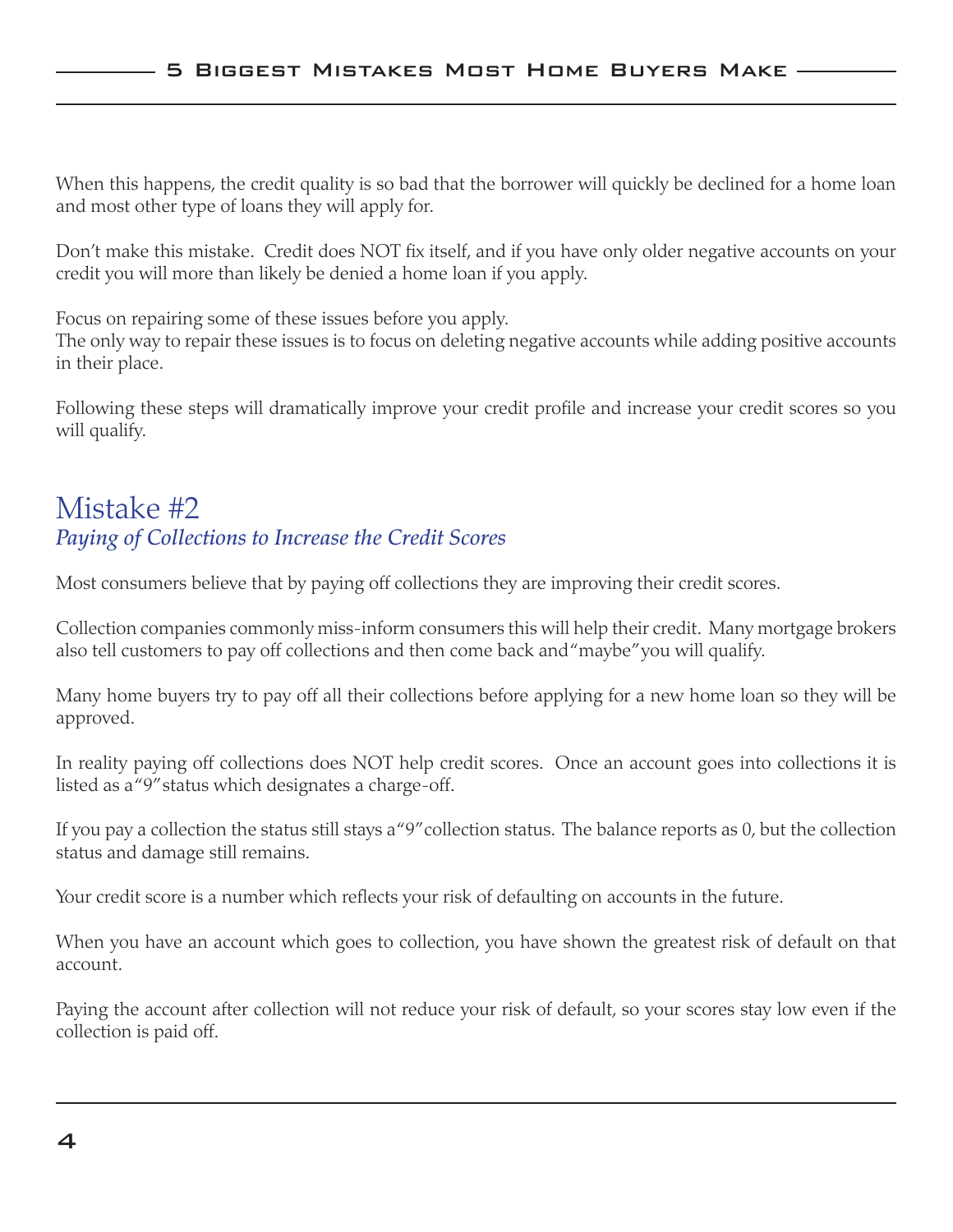The only way to truly fix credit is to have that item properly disputed and deleted. If the account is deleted there is no record on the credit that it ever existed.

Plus the credit scores increase also as if they account never existed.

Don't make this mistake and throw money away by paying off collections.

Paying off collections will NOT raise your credit scores and will not increase your chances of getting approved. Y

ou are better to save your money and use it for a professional credit improvement system and to use towards your home purchase.

#### Mistake #3 *Waiting to Purchase until the Credit Gets Better*

Many consumers wait to purchases a home until their credit is better.



They wait and wait, but the credit doesn't get better on their own and they are left forever waiting for their opportunity to qualify.

Your credit scores and credit profile will NOT get better with time. Most negative accounts will remain on the credit report for 7-10 years past the date of first default.

So if you wait for these items to drop off your report, you could be waiting for a decade or more and miss out on great interest rates and loan terms.

Most consumers with credit issues struggle to get approved for new credit. In the end many give up and leave their credit with no positive accounts reporting, only older negative accounts.

When this happens all that is left on the report are negative accounts. This will keep the credit score low permanently.

If nothing is done with the credit the negative items will eventually drop off in 10 years or so. But with no positive credit reporting the scores will then be 0 and the consumer will not then qualify for a home loan with that score.

Don't make this mistake. Your credit profile and score will not get better on their own, no matter how long you wait.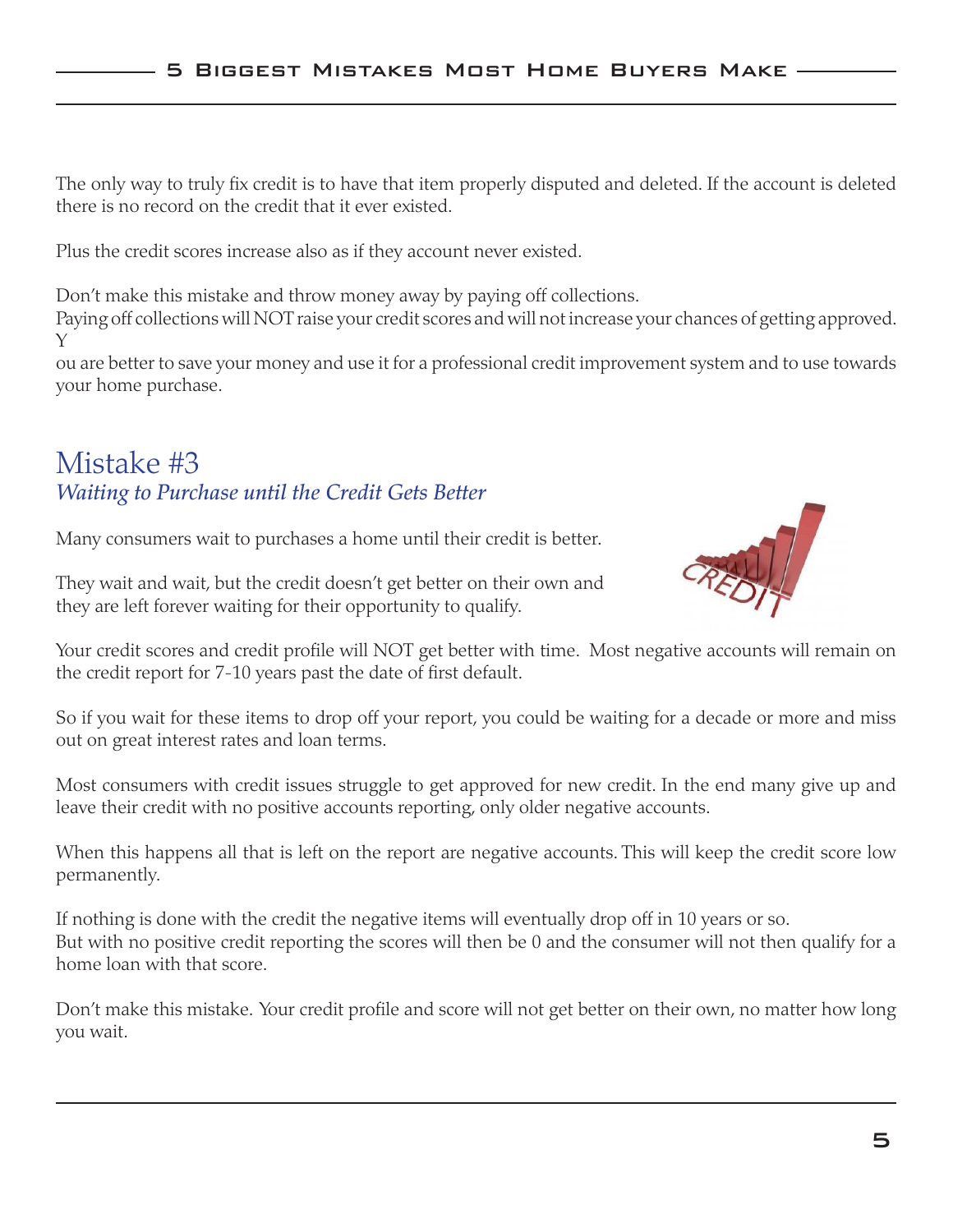The best solution is to have a professional credit company walk through your report with you to see what can be done.

In most cases they can help you delete negative items from your report while helping you get approved for positive credit.

Your credit scores will then increase, and you can quickly have a credit profile where you can apply and get approved for your new home loan.

#### Mistake #4 *Attempting to Get Credit Approved with a Co-Borrower*



There are many instances in which a co-borrower can be added to a loan to help with qualification.

One of the best reasons for a co-borrower to be added to a loan is so more income can be shown to increase the amount of home you might qualify for.

Even though there are many other examples of where a co-borrower can help secure loan approval, a coborrower will not help an application for credit purposes.

Each borrower on a loan must have the credit to qualify for that loan.

So even if you have an excellent credit co-borrower, your credit would also have to be acceptable to be approved.

If the credit score requirement for your home loan is 640, both borrowers must have above a 640 score to qualify.

If a borrower has a 720 credit score and the other borrower only has a 620 credit score, the lower score borrower could not qualify to go on that loan.

All borrowers on the loan must have an acceptable credit score. Co-borrowers cannot be added to get past these credit requirements.

Don't make this mistake. If you have credit issues and know of a co-borrower with no credit issues, you will not be able to be put on that loan until your credit issues are corrected.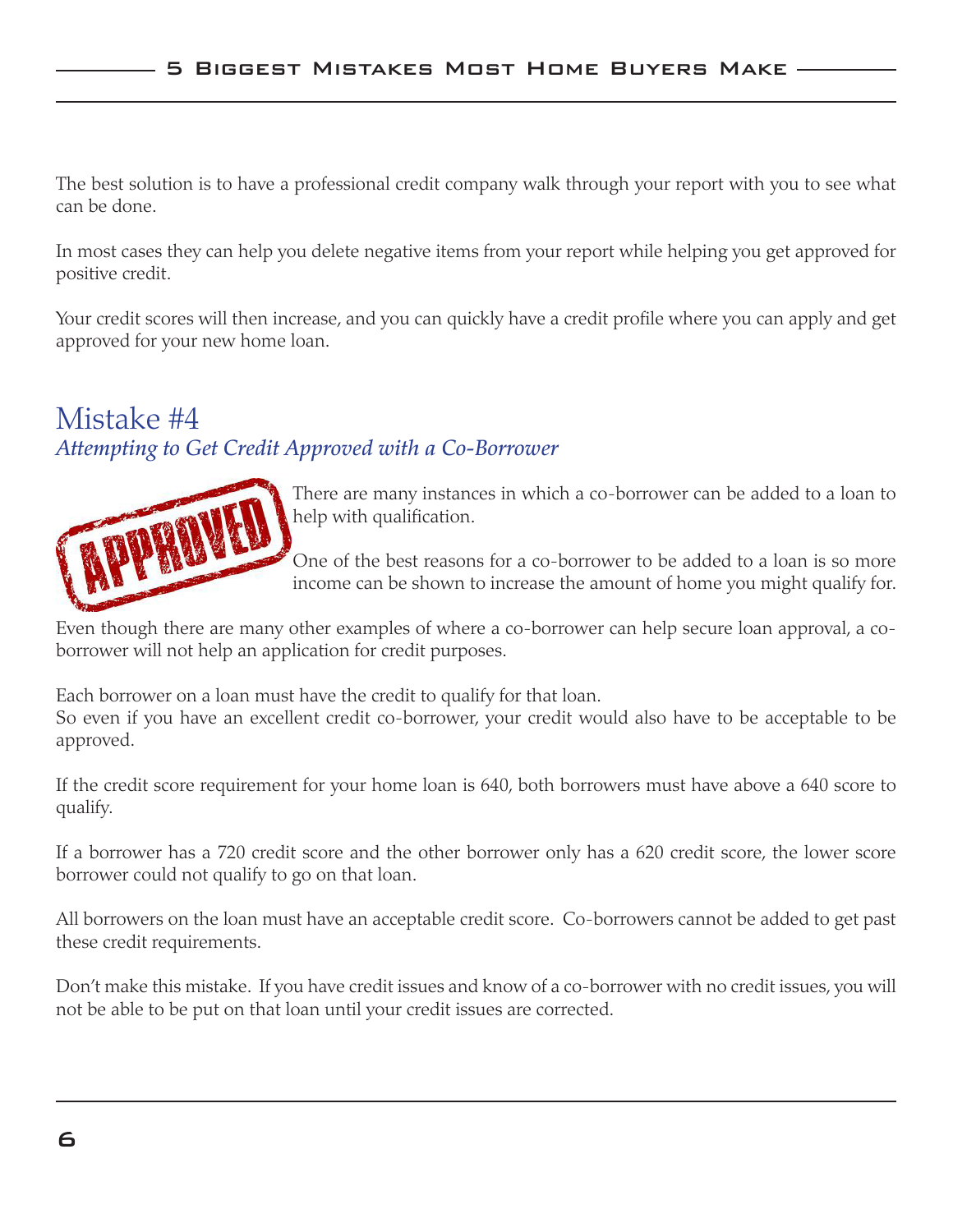You must have an acceptable credit profile and credit scores to be approved for a home loan no matter whether you are the borrower or co-borrower.

Speak with a professional credit company about what can be done to improve your credit.

Once you have an acceptable credit score you will qualify and might not need a co-borrower on your loan.

#### Mistake #5 *Ignoring Credit Issues Until You Find a Home*

Most consumers ignore their credit issues until they find something they want to buy.

A lot of borrowers come to get approved for a mortgage only after they have found a home they have fallen in love with.

Then they apply just to find they don't have the credit to qualify, and they miss their opportunity to own their dream home.

If you know you have some credit issues you should talk with a credit expert before applying. A good credit company can help you resolve most of those issues.

The credit repair process does take some time, so you want to get started before you find a home you love. As soon as you know you are sure you want to own a home make contact with a credit firm. Have them review your report with you to see what they can do to help improve your credit profile.

Sometimes the improvement process might take only 30 days. In other cases you might need 6-8 months of work done before you qualify.

You want to insure you have more than enough time to put your credit in order to qualify, so make contact with a professional credit company the minute you know you want to buy a home.

This way your credit will not hold you back from owning the home of your dreams.

Don't make this mistake. Make sure you obtain a free credit report and contact a professional credit company for an analysis.

You can then have many of your credit issues fixed before you apply for your new home loan.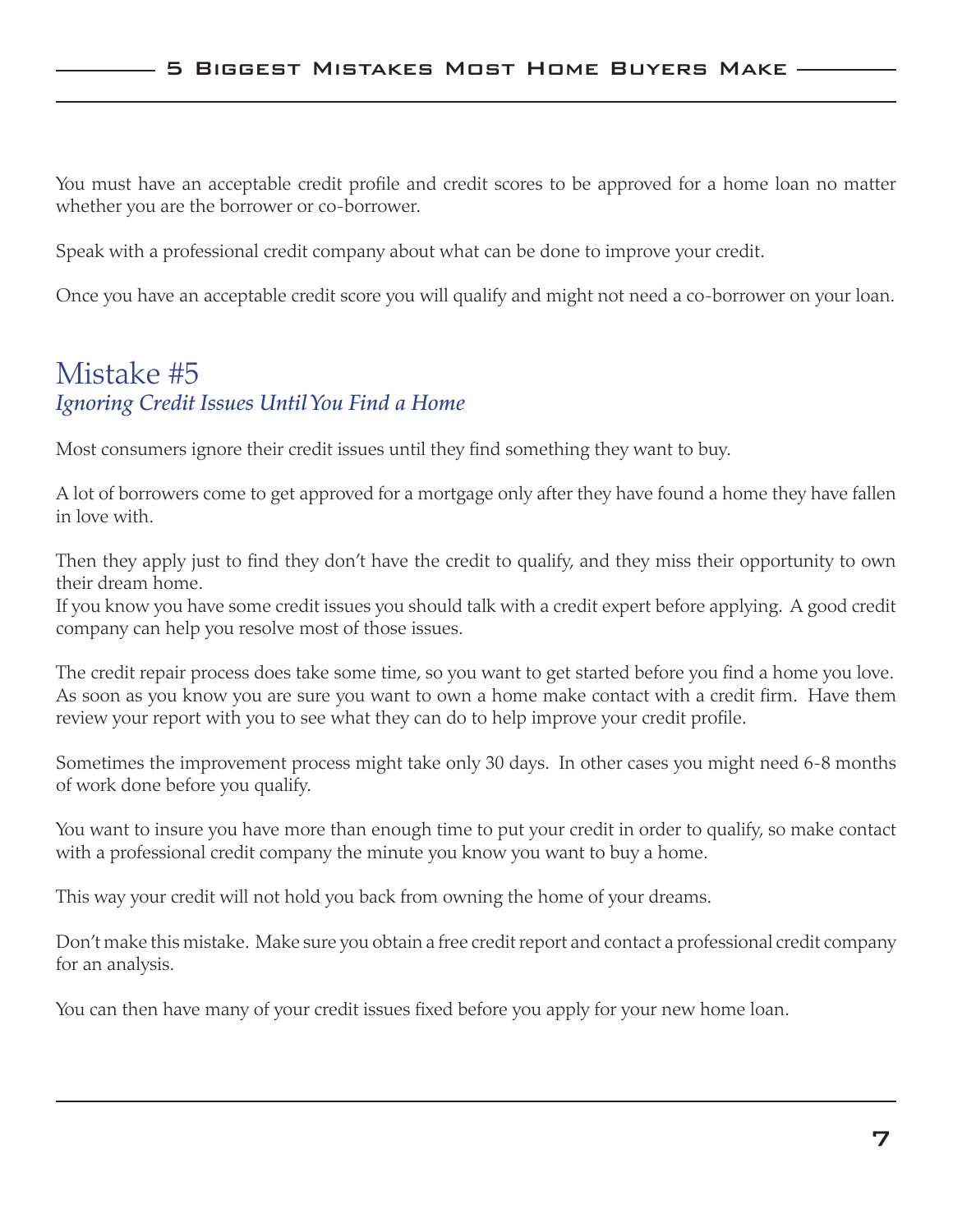# *3 Guaranteed Ways to Get Approved for a Home Loan*

Guaranteed Approval Tip #1 *Have your credit profile improved then apply*



You can get approved for a home loan. But you must have an acceptable credit profile and decent credit scores to get approved.

If you suffer from any credit issues there is still hope.

You can work with a reputable credit firm who can help you drastically and quickly improve your credit profile so you will qualify.

The Fair Credit Reporting Act requires all items on your credit report be 100% accurate, 100% verifiable and 100% timely.

Most negative credit items on your report cannot be 100% verified because they are not 100% accurate. In these cases these items must be permanently deleted, it's the law.

A good credit firm will know the laws enough to successfully dispute and delete most of your negative credit items.

They can then get you access to new credit sources who will approve you for new credit, guaranteed.

Plus a good credit firm can help you get approved for high credit limit accounts. High Credit accounts for 1/3 of your total credit score.

This means if you don't have credit cards with \$5,000 limits or higher, your scores will remain low.

A good credit firm will address this and help you get approved for high limit accounts to increase your credit scores.

Your credit will NOT fix itself. It will take 10 years or so for your negative accounts to fall off your report so you won't want to wait for this either.

You don't need excellent credit to qualify for a low money down home loan.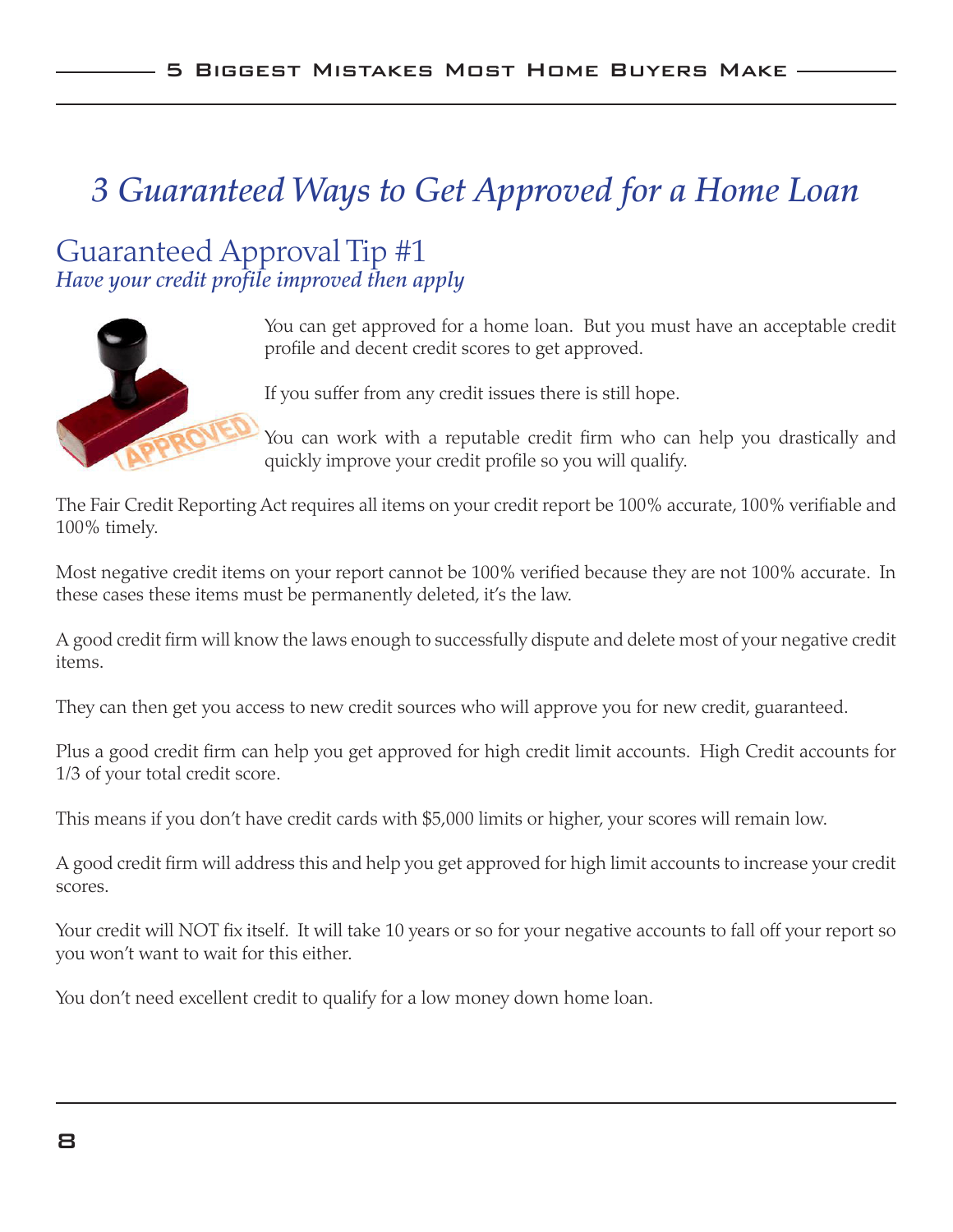But you will need a decent credit score, no recently reported negative items on your report, and positive credit re-established.

A good credit firm can help you with this and will give you the best chance to get approved quickly for the home of your dreams.

Regardless of who you chose, you CAN have your credit improved to qualify for a low money down home loan.

#### Guaranteed Approval Tip #2 *Have a Large Down Payment*

You can still be approved for a home loan even if you have credit issues.

To qualify you will be required to put a large sum of money down to offset your credit risk.



Most home loans available today are offered through Fannie Mae or are government backed loans such as FHA.

These loans ALL have credit score requirements. To qualify you will want to consider having a professional credit firm help you improve your credit so you can get approved.

If you don't want to have your credit improved you still might qualify. You just won't qualify for any of the most common Fannie Mae or government loans.

Instead, with credit issues you can get approved for a Private Money loan. Some of these loans have very loose credit score requirements.

You will be required to have a large down payment to qualify.

Almost all private money loans require a 35-40% down payment. With credit issues you can get approved for a 60-65% loan-to-value loan, the difference you will need as a down payment.

Interest rates on these loans are much higher than conventional loans. Most conventional and government loans offer you interest rates below 6%.